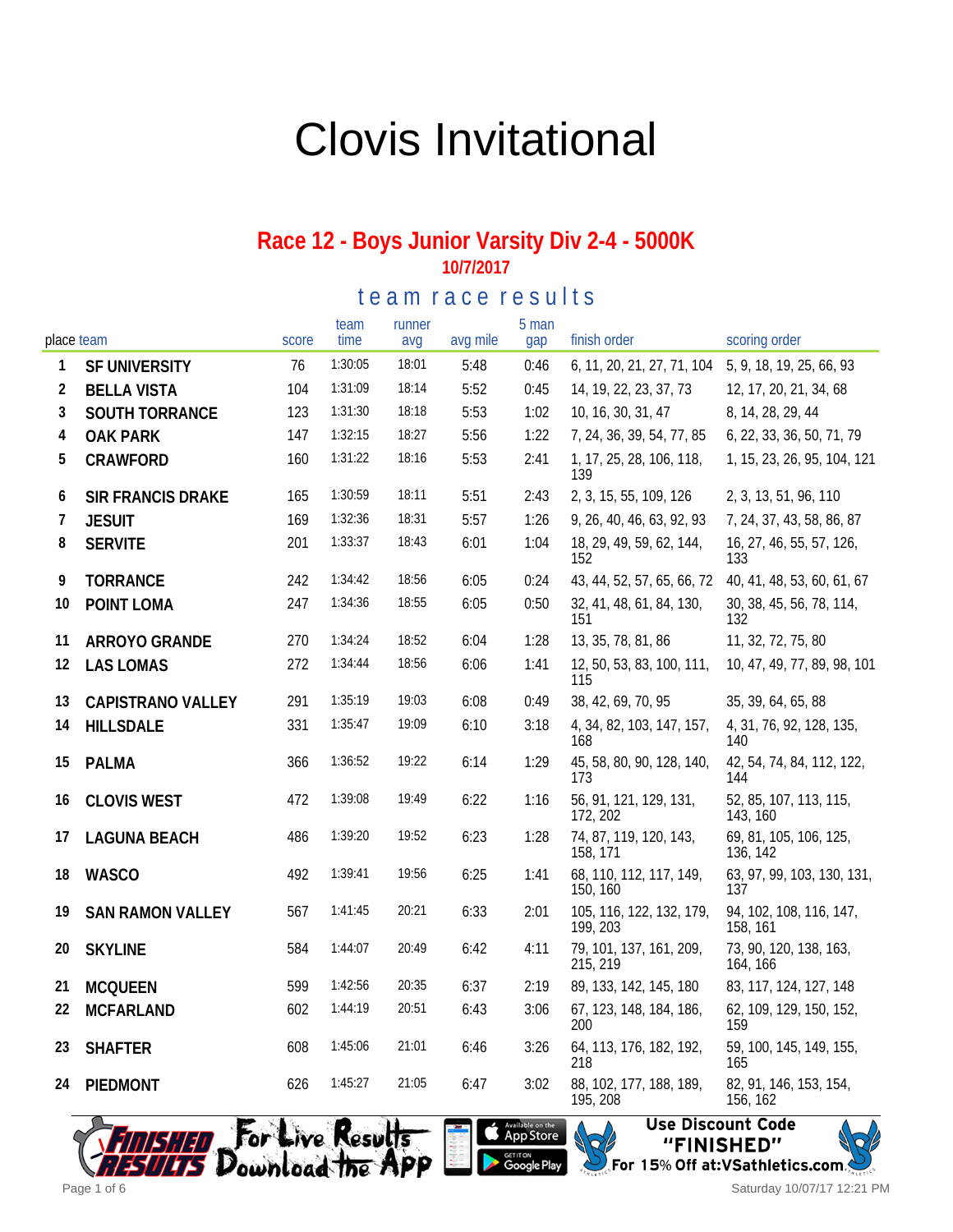### **Race 12 - Boys Junior Varsity Div 2-4 - 5000K 10/7/2017**

## te a m r a c e r e sults

| place team |                          | score | team<br>time | runner<br>avg | avg mile | 5 man<br>gap | finish order                         | scoring order                        |
|------------|--------------------------|-------|--------------|---------------|----------|--------------|--------------------------------------|--------------------------------------|
| 25         | ST. PAUL                 | 628   | 1:43:57      | 20:47         | 6:41     | 1:13         | 127, 134, 136, 165, 169,<br>185, 198 | 111, 118, 119, 139, 141,<br>151, 157 |
| 26         | <b>FLINTRIDGE PREP</b>   | 662   | 1:52:02      | 22:24         | 7:12     | 6:24         | 75, 141, 156, 227, 229,<br>232, 234  | 70, 123, 134, 167, 168,<br>169, 170  |
|            | DNP SAN LORENZO VALLEY   |       | 21:05        | 21:05         | 6:47     |              | 153                                  | 1 Runner                             |
|            | DNP ROCKLIN              |       | 35:16        | 17:38         | 5:40     |              | 5, 8                                 | 2 Runners                            |
|            | DNP UNIVERSITY FRES      |       | 47:30        | 23:45         | 7:38     |              | 204, 221                             | 2 Runners                            |
|            | DNP DOS PUEBLOS          |       | 58:44        | 19:34         | 6:18     |              | 96, 97, 107                          | 3 Runners                            |
|            | <b>DNP TAHOE TRUCKEE</b> |       | 59:42        | 19:54         | 6:24     |              | 99, 108, 138                         | 3 Runners                            |
|            | DNP OAKS CHRISTIAN       |       | 1:06:38      | 22:12         | 7:09     |              | 114, 167, 226                        | 3 Runners                            |
|            | DNP CANYON CREST ACADEMY |       | 1:17:16      | 19:19         | 6:13     |              | 33, 60, 94, 125                      | 4 Runners                            |
|            | DNP EL DIAMANTE          |       | 1:22:07      | 20:31         | 6:36     |              | 51, 135, 162, 164                    | 4 Runners                            |

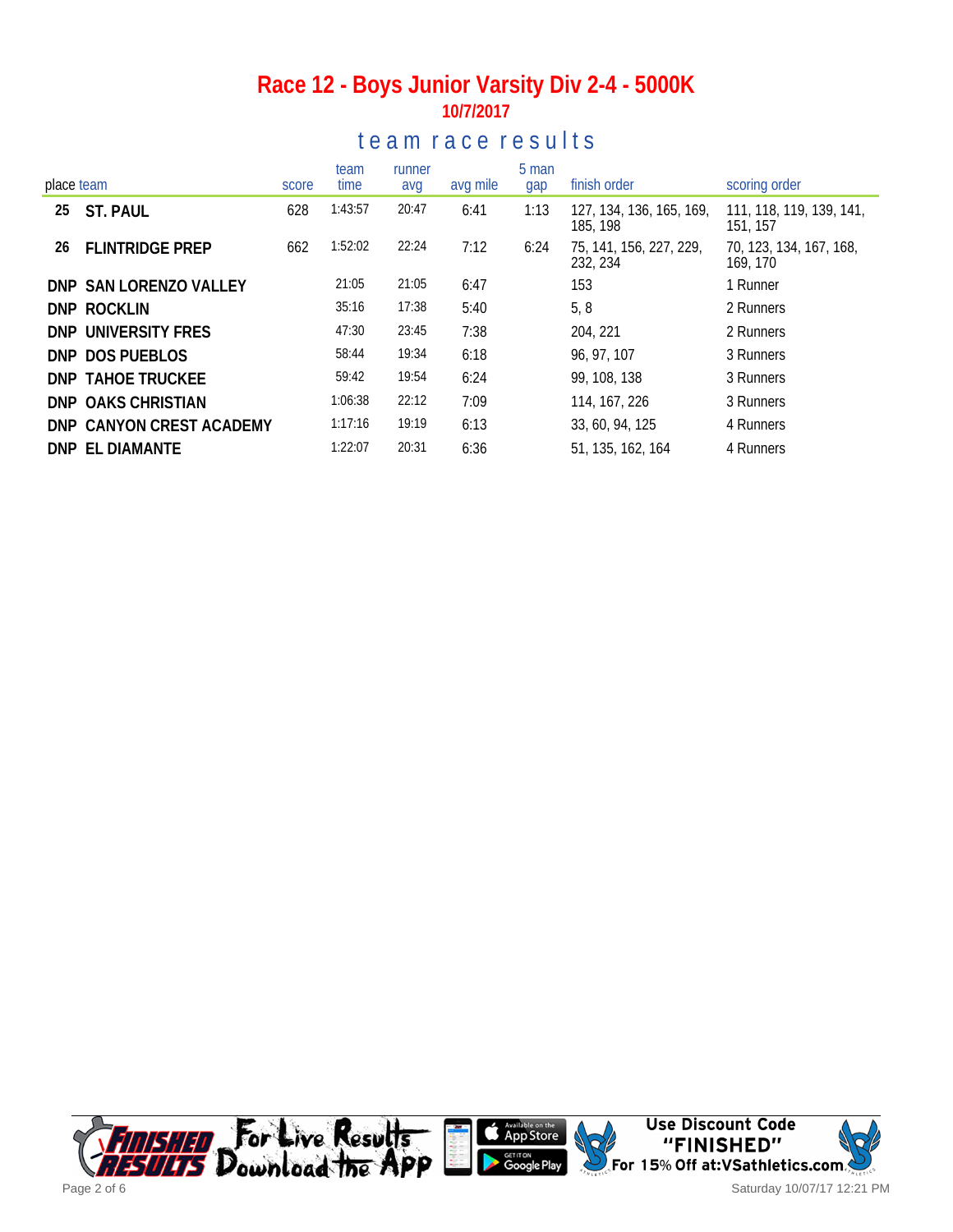# Clovis Invitational

#### **Race 12 - Boys Junior Varsity Div 2-4 - 5000K 10/7/2017** i n d i v i d u a l r a c e r e s u l t s

place name and grade school time points 1 NADER ALI 11 Crawford 16:59.7 1 2 WYATT MICELI 12 Sir Francis Drake 16:59.8 2 VINNIE KEHRLEIN 11 Sir Francis Drake 17:17.9 3 THOMAS KARPISHIN 11 Hillsdale 17:30.6 4 AIDAN RAINEY 12 Rocklin 17:35.5 JUSTIN SZE 12 SF University 17:36.3 5 ANTHONY CALCE 11 Oak Park 17:39.8 6 8 THOMAS GONZALEZ 11 Rocklin 17:40.8 ROBERT CANALAS 11 Jesuit 17:41.9 7 10 ROBERT MARTINEZ 10 South Torrance 17:48.1 8 11 CHASE LEFFERS 11 SF University 17:51.1 9 12 COOPER WISE 10 Las Lomas 17:52.7 10 13 JACOB NICHOLS 11 Arroyo Grande 17:52.7 11 14 CHRIS HATCH 12 Bella Vista 17:54.5 12 CALVIN STANLEY 12 Sir Francis Drake 17:55.9 13 MATT PETERS 9 South Torrance 18:00.7 14 JUSTIN DUHIMBAZE 10 Crawford 18:01.0 15 18 BRODERICK CAMPBELL 11 Servite 18:03.5 16 HAYDEN LOW 12 Bella Vista 18:04.0 17 NIC PANTELICK 11 SF University 18:05.9 18 COLIN COOPER 11 SF University 18:08.9 19 22 CAMERON ANDERSON 11 Bella Vista 18:15.3 20 23 ZACH CONWELL 11 Bella Vista 18:16.5 21 24 BRYANT CHRISTINE 12 Oak Park 18:16.5 22 AYMAN TOTO 10 Crawford 18:16.6 23 DAVID VINCENT 12 Jesuit 18:17.2 24 JAMES KELLEY 9 SF University 18:23.2 25 MEDHANE WOLDU 12 Crawford 18:23.8 26 ALEJANDRO ALDERETE 11 Servite 18:24.6 27 STEPHEN DEL SIGNORE 12 South Torrance 18:25.3 28 RYAN TAYLOR 11 South Torrance 18:25.5 29 MICHAEL THALE 11 Point Loma 18:29.6 30 DEKEL GALOR 10 Canyon Crest Academy 18:30.8 AARON JUE-SANS 11 Hillsdale 18:31.7 31 JACOB SCHENBERG 12 Arroyo Grande 18:34.5 32 place name and grade school time points 36 JUSTIN TOLCHINSKY 11 Oak Park 18:37.1 33 JOE LOWENSTEIN 12 Bella Vista 18:39.5 34 NATHAN TRUEMAN 9 Capistrano Valley 18:39.6 35 GRAYSON IRWIN 11 Oak Park 18:40.4 36 COLE BAER 12 Jesuit 18:41.9 37 PABLO ROMAN CRUZ 11 Point Loma 18:43.4 38 MICHAEL GLESSNER 11 Capistrano Valley 18:43.4 39 JASON OKAMOTO 11 Torrance 18:43.5 40 ALEX ANDERSON 9 Torrance 18:46.8 41 JOSH LAWSON 10 Palma 18:47.6 42 LUKE MORENO 12 Jesuit 18:47.9 43 TROY WAKIMOTO 11 South Torrance 18:50.7 44 TYLER PASELA 12 Point Loma 18:55.9 45 JONAH KELLER 11 Servite 18:56.0 46 ERIC PIRKLE 9 Las Lomas 18:57.2 47 CAMRON LIZARDO 11 El Diamante 18:58.9 ANTHONY GIL 10 Torrance 19:00.3 48 CAMRON BARTON 9 Las Lomas 19:00.5 49 CONRAD MILLER 12 Oak Park 19:01.8 50 SAM KNIGHT 11 Sir Francis Drake 19:02.3 51 JACOB HALL 11 Clovis West 19:03.5 52 HARRY BRAGGS 11 Torrance 19:03.9 53 PHILLIP SITES 10 Palma 19:05.6 54 BRANDON TEJERAS 12 Servite 19:06.0 55 JOSH GROZEN 10 Canyon Crest Academy 19:06.7 DYLAN RICHARDSON 11 Point Loma 19:07.0 56 WILLIAM BURNS 11 Servite 19:07.7 57 RUSSELL KUSTIC 11 Jesuit 19:08.0 58 TRISTAN MALDONADO 11 Shafter 19:08.2 59 MANNY GIL 12 Torrance 19:08.4 60 VINCENT TAKANISHI 11 Torrance 19:09.1 61 JONATHAN DIAZ 11 McFarland 19:10.4 62 HUNTER PORTWOOD **THOMAS** 10 Wasco 19:12.7 63 CONNOR LANSING 11 Capistrano Valley 19:13.3 64







11158.11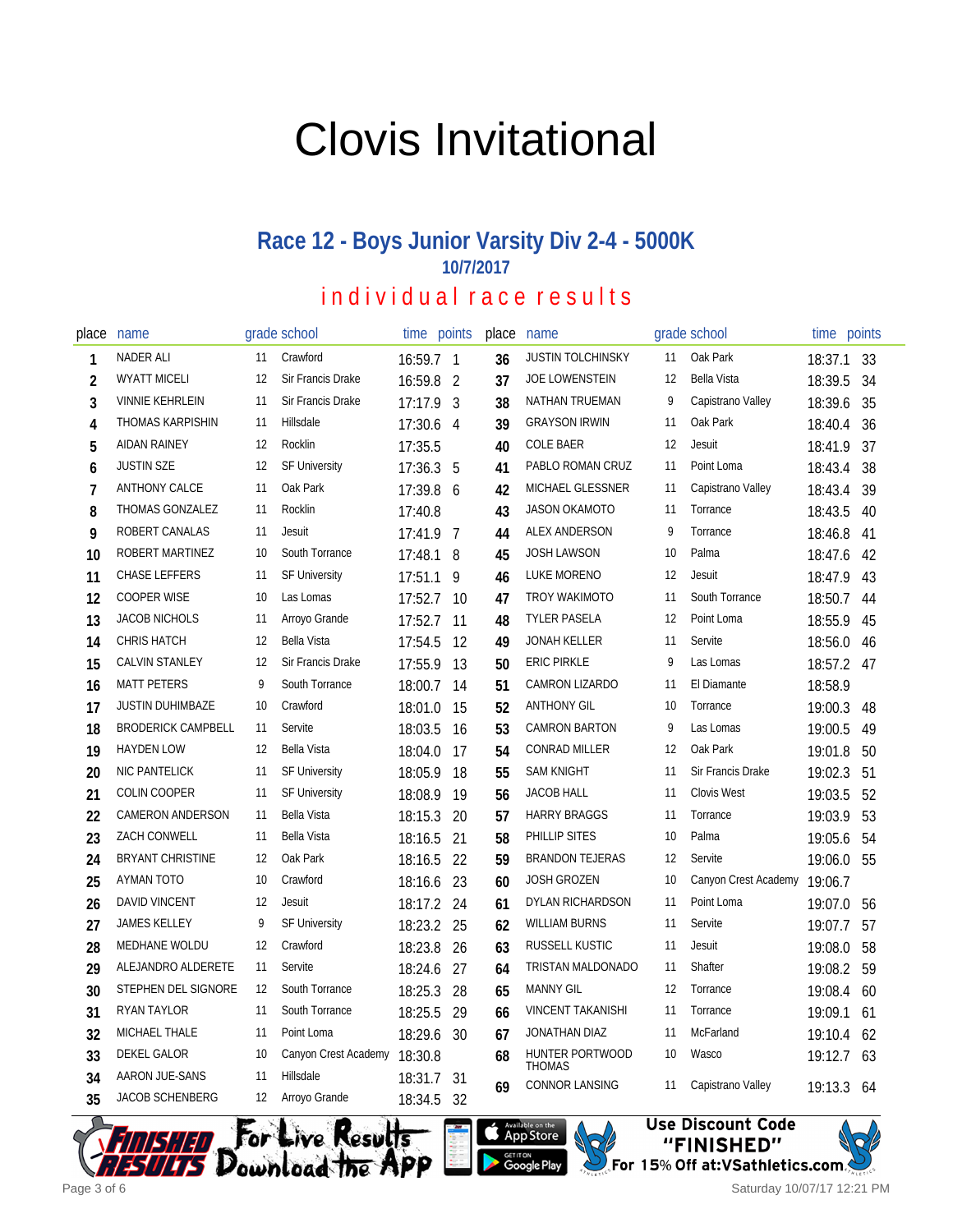## **Race 12 - Boys Junior Varsity Div 2-4 - 5000K 10/7/2017**

## individual race results

| place | name                      |     | grade school           |            | time points | place | name                         |    | grade school                     | time points |     |
|-------|---------------------------|-----|------------------------|------------|-------------|-------|------------------------------|----|----------------------------------|-------------|-----|
| 70    | <b>JULIAN SHEA</b>        | 10  | Capistrano Valley      | 19:13.4    | 65          | 111   | ARAVIND ULAGAPPAN            | 11 | Las Lomas                        | 19:47.8     | 98  |
| 71    | <b>ZACH RAVEL</b>         | 9   | <b>SF University</b>   | 19:14.5    | 66          | 112   | EDUARDO CAMPOS               | 12 | Wasco                            | 19:49.4     | 99  |
| 72    | <b>CHRISTOPHER EGUCHI</b> | -11 | Torrance               | 19:15.1    | 67          | 113   | <b>FERNANDO CARRILLO</b>     | 11 | Shafter                          | 19:51.3     | 100 |
| 73    | <b>JACK WILSON</b>        | 9   | <b>Bella Vista</b>     | 19:15.6    | 68          | 114   | <b>GEORGE MADIAS</b>         | 11 | Oaks Christian                   | 19:51.7     |     |
| 74    | <b>COLIN JOHNSON</b>      | 12  | Laguna Beach           | 19:16.0    | 69          | 115   | ALEX HALASZYNSKI             | 11 | Las Lomas                        | 19:55.4     | 101 |
| 75    | SUNAY POOLE               | 12  | <b>Flintridge Prep</b> | 19:16.4    | 70          | 116   | <b>ISAAC SMITH</b>           | 9  | San Ramon Valley                 | 19:56.4     | 102 |
| 76    | <b>JESSE FRANCO</b>       | 11  | Torrance               | 19:16.9    |             | 117   | <b>CARLOS ARMMENTA</b>       | 12 | Wasco                            | 19:57.6     | 103 |
| 77    | <b>TAYLOR VAN LIERE</b>   | 12  | Oak Park               | 19:16.9    | 71          | 118   | LUIS ANASTASIO               | 12 | Crawford                         | 19:58.0     | 104 |
| 78    | PHILIP KEITH              | 9   | Arroyo Grande          | 19:17.4    | 72          | 119   | TIM CRAWFORD                 | 10 | Laguna Beach                     | 19:58.4     | 105 |
| 79    | <b>DONALD LIU</b>         | 12  | Skyline                | 19:17.5    | 73          | 120   | ANDREW DOUDNA                | 11 | Laguna Beach                     | 19:59.3     | 106 |
| 80    | MICHAEL KACZYNSKI         | 10  | Palma                  | 19:18.1    | 74          | 121   | <b>KEENAN WONG</b>           | 11 | <b>Clovis West</b>               | 20:02.0     | 107 |
| 81    | <b>TREVOR BALES</b>       | 11  | Arroyo Grande          | 19:18.2    | 75          | 122   | <b>COLE BLAGG</b>            | 9  | San Ramon Valley                 | 20:04.4     | 108 |
| 82    | <b>CARSON SHEK</b>        | -11 | Hillsdale              | 19:18.8    | 76          | 123   | ROMAN DIAZ                   | 11 | McFarland                        | 20:05.5     | 109 |
| 83    | SIDDHARTH SANDHU          | 10  | Las Lomas              | 19:19.3    | 77          | 124   | <b>ERIK GUZMAN</b>           | 12 | Torrance                         | 20:05.7     |     |
| 84    | MICHAEL LARRAGA           | 11  | Point Loma             | 19:20.5    | 78          | 125   | <b>IAN LLACER</b>            | 10 | Canyon Crest Academy             | 20:10.5     |     |
| 85    | <b>WESTON FIELD</b>       | 11  | Oak Park               | 19:21.3    | 79          |       | CHAMBERLAIN<br>ZACH FARNKOPF | 11 | Sir Francis Drake                |             |     |
| 86    | <b>CODY ELLIS</b>         | 9   | Arroyo Grande          | 19:21.5    | 80          | 126   | <b>ANDRES MOTA</b>           | 11 | St. Paul                         | 20:13.8     | 110 |
| 87    | <b>TIMOTHY LAUGHLIN</b>   | 12  | Laguna Beach           | 19:22.0    | 81          | 127   | <b>JAYSON DASILVA</b>        | 9  | Palma                            | 20:15.1     | 111 |
| 88    | <b>KEVIN JUDD</b>         | 11  | Piedmont               | 19:22.2    | 82          | 128   | ANDREW ATKINSON              | 11 | <b>Clovis West</b>               | 20:17.4     | 112 |
| 89    | <b>ALEX GOUSEV</b>        | 12  | <b>McQueen</b>         | 19:23.5    | 83          | 129   | <b>JAY FOWLER</b>            | 10 |                                  | 20:17.6     | 113 |
| 90    | <b>BEN LUKASKO</b>        | 10  | Palma                  | 19:23.9    | 84          | 130   | <b>MATTIAS ANSTRIN</b>       | 11 | Point Loma<br><b>Clovis West</b> | 20:19.0     | 114 |
| 91    | ETHAN RODRIGUEZ           | 11  | <b>Clovis West</b>     | 19:25.3    | 85          | 131   | <b>TOBY AFDHAL</b>           | 10 | San Ramon Valley                 | 20:19.6     | 115 |
| 92    | <b>BENITO FLORES</b>      | 11  | Jesuit                 | 19:26.9    | 86          | 132   |                              | 9  |                                  | 20:21.7     | 116 |
| 93    | NICK GAMETTE              | 11  | Jesuit                 | 19:28.3    | -87         | 133   | REESE WATABAYSHI             | 11 | <b>McQueen</b><br>St. Paul       | 20:22.6     | 117 |
| 94    | <b>REID GROSS</b>         | 10  | Canyon Crest Academy   | 19:28.6    |             | 134   | <b>MATT MORALES</b>          |    | El Diamante                      | 20:23.6     | 118 |
| 95    | ETHAN CHRISTUS            | 11  | Capistrano Valley      | 19:29.3    | 88          | 135   | ROMAN GARCIA                 | 11 |                                  | 20:25.9     |     |
| 96    | MICAH DOCTOLERO           | 11  | Dos Pueblos            | 19:30.1    |             | 136   | <b>SEAN POUND</b>            | 11 | St. Paul                         | 20:26.1     | 119 |
| 97    | JASPER VANDER             | 11  | Dos Pueblos            | 19:31.9    |             | 137   | <b>OSCAR MIGUEL</b>          | 12 | <b>Skyline</b><br>Tahoe Truckee  | 20:27.4     | 120 |
|       | MEULEN                    |     |                        |            |             | 138   | <b>JORDAN GULDMAN</b>        | 11 |                                  | 20:27.4     |     |
| 98    | <b>TOMMY GEE</b>          | 9   | Jesuit                 | 19:31.9    |             | 139   | ANDRES BELTRAN               | 10 | Crawford                         | 20:28.1     | 121 |
| 99    | <b>EVAN OPSAL</b>         | 11  | Tahoe Truckee          | 19:31.9    |             | 140   | CASPAR SYLVANIA              | 11 | Palma                            | 20:28.5     | 122 |
| 100   | <b>ALSON JIANG</b>        | 11  | Las Lomas              | 19:34.4 89 |             | 141   | DAVID GHARABIAN              | 12 | Flintridge Prep                  | 20:35.5     | 123 |
| 101   | <b>KWEKA BOR</b>          | 12  | Skyline                | 19:35.5    | 90          | 142   | <b>BRENT MENNINGER</b>       | 12 | McQueen                          | 20:39.7     | 124 |
| 102   | <b>HENRY COOPER</b>       | 11  | Piedmont               | 19:35.8    | 91          | 143   | <b>CONNOR FARLEY</b>         | 12 | Laguna Beach                     | 20:44.3     | 125 |
| 103   | <b>MARCO PACINI</b>       | 10  | Hillsdale              | 19:37.6 92 |             | 144   | <b>HANS GARCIA</b>           | 9  | Servite                          | 20:47.0     | 126 |
| 104   | TOM NEWBOLD               | 10  | <b>SF University</b>   | 19:39.0    | -93         | 145   | <b>SPENCER LEE</b>           | 12 | McQueen                          | 20:47.7     | 127 |
| 105   | ERIBERTO PEREZ            | 10  | San Ramon Valley       | 19:40.9 94 |             | 146   | CRISTOFER OLASCUA            | 9  | Crawford                         | 20:48.5     |     |
| 106   | ARTURO SANDOVAL           | 11  | Crawford               | 19:41.1 95 |             | 147   | MILES LAFAYETTE              | 11 | Hillsdale                        | 20:48.9     | 128 |
| 107   | <b>ALBERT MIAO</b>        | 11  | Dos Pueblos            | 19:42.6    |             | 148   | <b>CESAR RICO</b>            | 11 | McFarland                        | 20:51.1     | 129 |
| 108   | <b>GRANT NICELY</b>       | 11  | <b>Tahoe Truckee</b>   | 19:42.9    |             | 149   | <b>MARTIN GUZMAN</b>         | 9  | Wasco                            | 20:53.9     | 130 |
| 109   | <b>QUINN GARDNER</b>      | 11  | Sir Francis Drake      | 19:43.4 96 |             | 150   | FRANCISO URIBE               | 11 | Wasco                            | 21:00.3     | 131 |
| 110   | <b>RUBIN LINARES</b>      | 10  | Wasco                  | 19:47.5 97 |             | 151   | JOSEPH LANDON                | 11 | Point Loma                       | 21:03.1     | 132 |





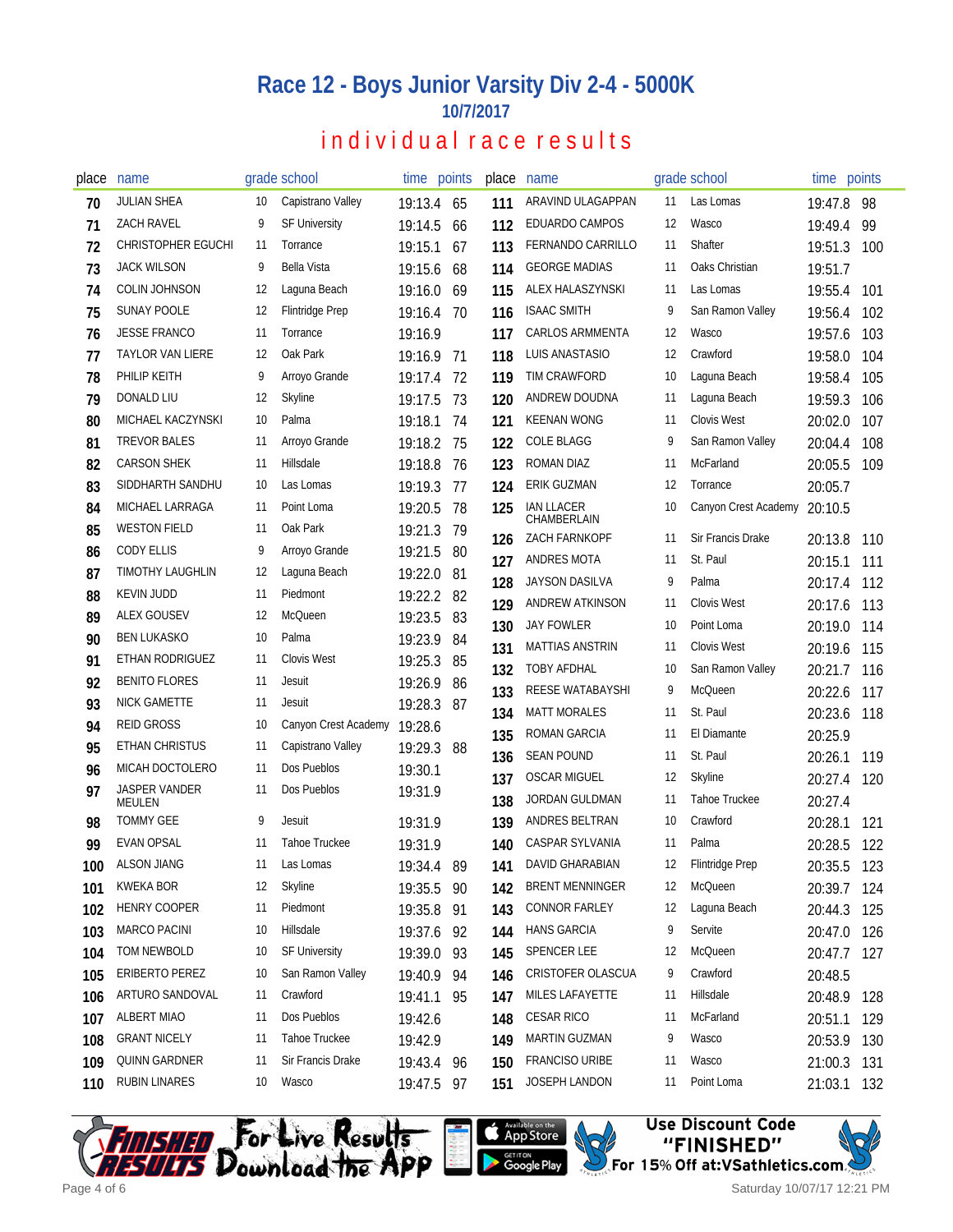# **Race 12 - Boys Junior Varsity Div 2-4 - 5000K 10/7/2017**

## individual race results

| place | name                                   |     | grade school           | time points |     | place | name                         |    | grade school           | time points        |     |
|-------|----------------------------------------|-----|------------------------|-------------|-----|-------|------------------------------|----|------------------------|--------------------|-----|
| 152   | <b>OWEN BORSARI</b>                    | 11  | Servite                | 21:03.4 133 |     | 193   | <b>HENRY STEWART</b>         | 9  | Laguna Beach           | 22:36.7            |     |
| 153   | <b>JESSE LOPEZ</b>                     | 12  | San Lorenzo Valley     | 21:05.4     |     | 194   | DIEGO CALDERON               | 10 | Laguna Beach           | 22:41.9            |     |
| 154   | <b>CHRISTOPHER</b><br><b>WITKOWSKI</b> | 9   | Point Loma             | 21:06.2     |     | 195   | SKYELAR CONNELLY             | 11 | Piedmont               | 22:44.1            | 156 |
| 155   | MABARAKA MMBUMBA                       | 10  | Crawford               | 21:07.5     |     | 196   | <b>KEITH RAY</b>             | 9  | Servite                | 22:47.7            |     |
| 156   | <b>IVAN SCHMIDT</b>                    | 12  | <b>Flintridge Prep</b> | 21:08.5     | 134 | 197   | <b>ANTHONY EVA</b>           | 9  | Hillsdale              | 22:49.4            |     |
| 157   | ETHAN SCHINAMANN                       | 9   | Hillsdale              | 21:13.4     | 135 | 198   | <b>DEAN RUSSELL</b>          | 10 | St. Paul               | 22:49.6            | 157 |
| 158   | <b>GABE NEFF</b>                       | 10  | Laguna Beach           | 21:13.7 136 |     | 199   | PATRICK OMELIA               | 10 | San Ramon Valley       | 22:52.3            | 158 |
| 159   | <b>ERWIN SARINO</b>                    | 9   | Servite                | 21:15.4     |     | 200   | <b>GABRIEL ZURITA</b>        | 10 | McFarland              | 22:52.8            | 159 |
| 160   | <b>ERNESTO CONTRERAS</b>               | 9   | Wasco                  | 21:16.7     | 137 | 201   | ELIJAH HUTIERREZ             | 10 | St. Paul               | 22:54.4            |     |
| 161   | <b>HONG TAN</b>                        | 11  | Skyline                | 21:18.1     | 138 | 202   | ABRAHAM CORCHADO             | 9  | <b>Clovis West</b>     | 22:58.7            | 160 |
| 162   | <b>TYLER YOKULT</b>                    | 11  | El Diamante            | 21:21.0     |     | 203   | <b>JAMES MURRAY</b>          | 9  | San Ramon Valley       | 23:00.9            | 161 |
| 163   | <b>CALEB BROWN</b>                     | 12  | Point Loma             | 21:21.7     |     | 204   | <b>CORBIN BROWN</b>          | 12 | <b>University FRES</b> | 23:02.7            |     |
| 164   | LUIGI NODALO                           | 10  | El Diamante            | 21:21.8     |     | 205   | <b>ASHTON FERRY</b>          | 9  | <b>Clovis West</b>     | 23:09.9            |     |
| 165   | <b>JOHN GIESSLER</b>                   | 11  | St. Paul               | 21:24.1     | 139 | 206   | <b>ZACK BONNIN</b>           | 11 | Laguna Beach           | 23:11.5            |     |
| 166   | <b>EDDIE MACARTHUR</b>                 | 9   | Servite                | 21:26.6     |     | 207   | <b>MATT GHERE</b>            | 12 | Laguna Beach           | 23:11.9            |     |
| 167   | <b>DAVID BUKOWSKI</b>                  | 11  | Oaks Christian         | 21:27.4     |     | 208   | <b>SAM ORTA</b>              | 11 | Piedmont               | 23:19.1            | 162 |
| 168   | LUKE SENA                              | -11 | Hillsdale              | 21:27.6     | 140 | 209   | <b>DARREN SON</b>            | 11 | <b>Skyline</b>         | 23:29.2            | 163 |
| 169   | <b>ANDREW PEREZ</b>                    | 11  | St. Paul               | 21:29.0     | 141 | 210   | <b>SAW KAY</b>               | 9  | Crawford               | 23:29.8            |     |
| 170   | AUGUST GUERRA                          | 9   | Point Loma             | 21:31.7     |     | 211   | SHA REH                      | 10 | Crawford               | 23:35.2            |     |
| 171   | <b>LOUIS SKAIST</b>                    | 12  | Laguna Beach           | 21:33.9     | 142 | 212   | KIHIRO LAMBERT               | 10 | Piedmont               | 23:36.8            |     |
| 172   | <b>CHENG LUO</b>                       | 12  | <b>Clovis West</b>     | 21:35.5     | 143 | 213   | ETHAN GHERE                  | 10 | Laguna Beach           | 23:38.5            |     |
| 173   | OCTAVIO RUBIO                          | 12  | Palma                  | 21:36.5     | 144 | 214   | SHIMIZU JACOB                | 9  | St. Paul               | 23:45.0            |     |
| 174   | DANE HOBRECHT                          | 10  | Laguna Beach           | 21:38.5     |     | 215   | JESS HUTCHESON-<br>WILCOX    | 11 | Skyline                | 23:48.4            | 164 |
| 175   | LUKAS REYES                            | 10  | Servite                | 21:40.2     |     | 216   | NICHOLAS MOTAMED             | 12 | Hillsdale              | 23:57.2            |     |
| 176   | <b>ANTHONY MESTAZ</b>                  | 11  | Shafter                | 21:40.8     | 145 | 217   | <b>TYLER MORAN</b>           | 10 | Piedmont               | 23:59.9            |     |
| 177   | <b>BENJAMIN KOSTROUN</b>               | 9   | Piedmont               | 21:41.2     | 146 | 218   | SAMUEL BUENROSTRO            | 10 | Shafter                | 24:04.8            | 165 |
| 178   | <b>JUAN LOPEZ</b>                      | 12  | Wasco                  | 21:41.9     |     | 219   | BEVERLY BIBIANO-RYAN         | 12 | Skyline                | 24:24.1            | 166 |
| 179   | RYAN BENDER                            | 10  | San Ramon Valley       | 21:42.4     | 147 | 220   | <b>KEVIN SMITH</b>           | 11 | Laguna Beach           | 24:27.3            |     |
| 180   | CHRIS YOONSUNG NAM                     | 9   | McQueen                | 21:43.4     | 148 | 221   | ZACHARY ANGEL                | 11 | <b>University FRES</b> | 24:28.0            |     |
| 181   | <b>GABRIEL FLANAGAN</b>                | 9   | Hillsdale              | 21:48.0     |     | 222   | <b>CJ JOHNSON</b>            | 9  | San Ramon Valley       | 24:29.8            |     |
| 182   | STEVEN MCPHETRIDGE                     | 11  | Shafter                | 21:51.0     | 149 | 223   | SAM REYNOLDS                 | 11 | Laguna Beach           | 24:39.3            |     |
| 183   | DAVID SPITZ                            | 10  | Laguna Beach           | 21:51.9     |     | 224   | MANUEL BERNAL                | 11 | Hillsdale              | 24:50.4            |     |
| 184   | OCTAVIO GONZALEZ                       | 12  | McFarland              | 21:55.9     | 150 | 225   | DANTE RUBERTO                | 9  | Piedmont               | 25:10.4            |     |
| 185   | <b>JASON QUINTANILLA</b>               | 12  | St. Paul               | 21:57.6     | 151 | 226   | PRESTON BOELTS               | 12 | Oaks Christian         | 25:19.3            |     |
| 186   | <b>GABRIEL ORNALES</b>                 | 12  | McFarland              | 22:16.6     | 152 | 227   | ALEJANDRO CHAGOYEN           | 10 | <b>Flintridge Prep</b> | 25:21.4 167        |     |
| 187   | <b>KIERAN WILSON</b>                   | 11  | Servite                | 22:21.1     |     | 228   | NEUMANN<br><b>GIO DAIUTO</b> | 9  | St. Paul               | 25:35.8            |     |
| 188   | EDWARD HE                              | 11  | Piedmont               | 22:23.7     | 153 | 229   | <b>CALVIN KATZ</b>           | 10 | <b>Flintridge Prep</b> |                    |     |
| 189   | JASON OLARU-HAGEN                      | 9   | Piedmont               | 22:24.3     | 154 | 230   | <b>NICK ERSEK</b>            | 9  | Servite                | 25:40.4<br>25:50.3 | 168 |
| 190   | NATHAN PAOLETTI                        | 9   | Hillsdale              | 22:30.2     |     | 231   | CONNOR BUCHANAN              | 10 | San Ramon Valley       | 25:51.5            |     |
| 191   | TRUE PATTERSON                         | 9   | Laguna Beach           | 22:31.9     |     | 232   | WYATT WALKER                 | 10 | Flintridge Prep        | 25:54.3            | 169 |
| 192   | <b>WILLIS CORDOVA</b>                  | 11  | Shafter                | 22:34.7 155 |     | 233   | SCHUYLER JETT<br>COZZENS     | 10 | Laguna Beach           | 26:01.8            |     |